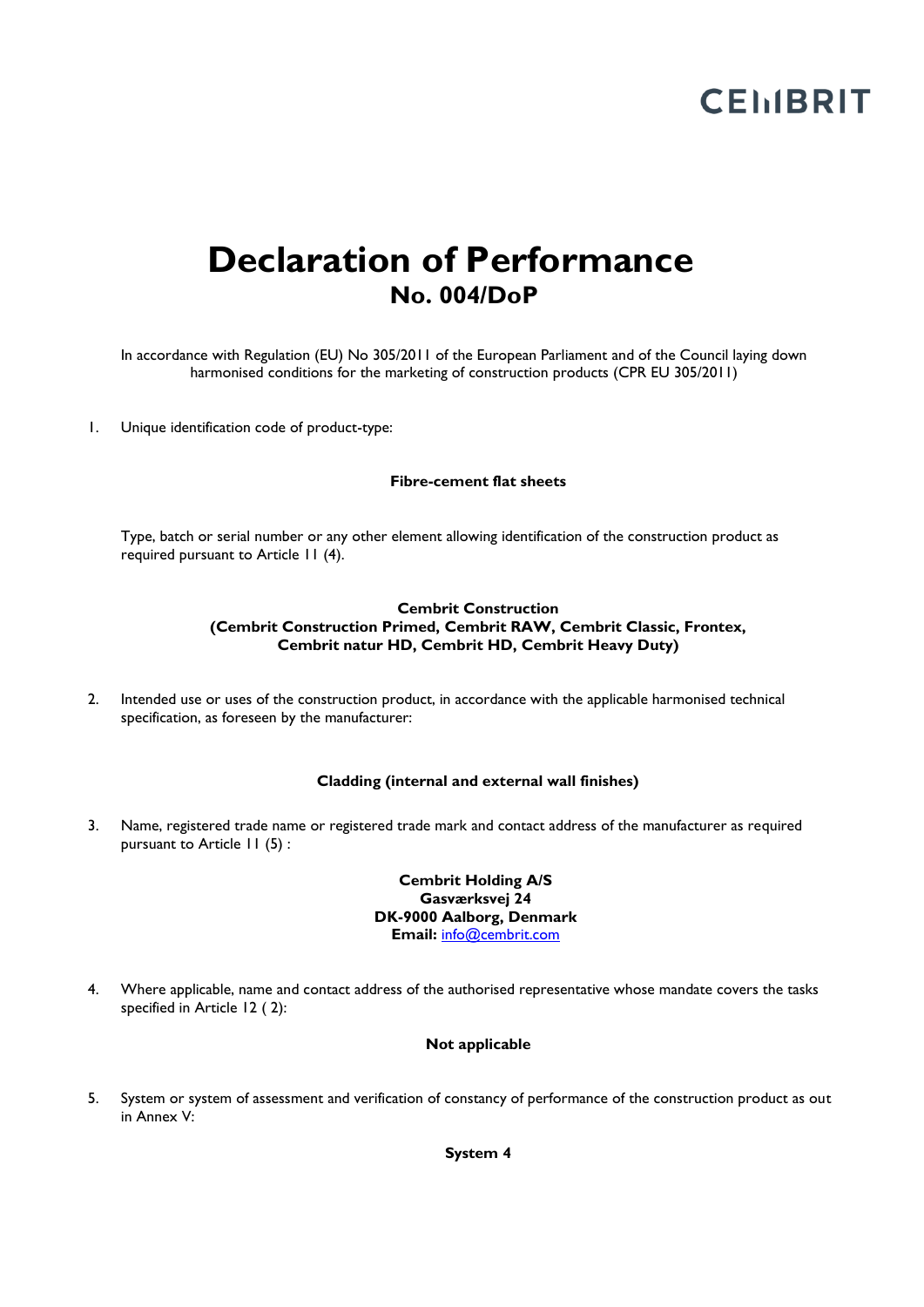## **CEMBRIT**

6a. Name and identification number of the notified body (in case of the declaration of performance concerning a construction product covered by a harmonised standard):

### **Initial Type Test performed by manufacturer**

Performed Initial Type Test under system 4 according to EN 12467. Test report No. 29-28-3/ITT/20200911 dated September 11<sup>th</sup> 2020, test report No. 29-28-2/ITT/20210720 dated July 20<sup>th</sup> 2021, test report No. 29-38/ITT/20210903 dated September 3rd 2021, test report No. 29-40/ITT/20201214 dated December 14th 2020 and test report No. 29-39/ITT/20201214 dated December 14th 2020.

### **MPA Bau Hannover Notified body No. 0764 Nienburger Straße 3, D-30167 Hannover, Germany**

Performed reaction to fire testing and classification according EN 13501-1. Test report no. 161551, dated May  $2^{nd}$ , 2016 and test report no. 161571, dated May  $4^{th}$ , 2016.

6b. Name and identification number of the Technical Assessment Body (in case of the declaration of performance concerning a construction product for which a European Technical Assessment has been issued):

#### **Not applicable**

| <b>Essential characteristics</b>      | <b>Performance</b>        |             | <b>Harmonised technical</b><br>specification                          |
|---------------------------------------|---------------------------|-------------|-----------------------------------------------------------------------|
| Type of sheets                        | <b>NT</b>                 |             |                                                                       |
| Mechanical resistance                 | $\geq 6$ mm               | A3          |                                                                       |
|                                       | $< 6$ mm                  | C5          |                                                                       |
| Bending strength A3 wet condition     | Min. 13 MPa               |             |                                                                       |
| Bending strength C5 ambient condition | Min. 22 MPa               |             |                                                                       |
| Apparent density                      | ≥ 1550 kg/m <sup>3</sup>  |             | EN 12467:2012+A2:2018                                                 |
| Reaction to fire                      | $\geq 8$ mm               | $A2-s1, d0$ | Fibre-cement flat sheets<br>Product specification and test<br>methods |
|                                       | $< 8$ mm                  | $A2-s2, d0$ |                                                                       |
|                                       | $\geq 6$ mm               |             |                                                                       |
|                                       | $< 6$ mm                  | Class F     |                                                                       |
| Water impermeability                  | No water drops            |             |                                                                       |
| Dimensional variations                | Level I                   |             |                                                                       |
| Release of dangerous substances       | No performance determined |             |                                                                       |
| Durability against warm water         | $R_1 \ge 0.75$            |             |                                                                       |
| Durability against soak/dry           | $R_1 \ge 0.75$            |             |                                                                       |
| Durability against freeze-thaw        | $R_1 \ge 0.75$            |             |                                                                       |
| Durability against heat - rain        | $\geq 6$ mm               | Pass        |                                                                       |
|                                       | $< 6$ mm                  | N/A         |                                                                       |

7. Declared performance: